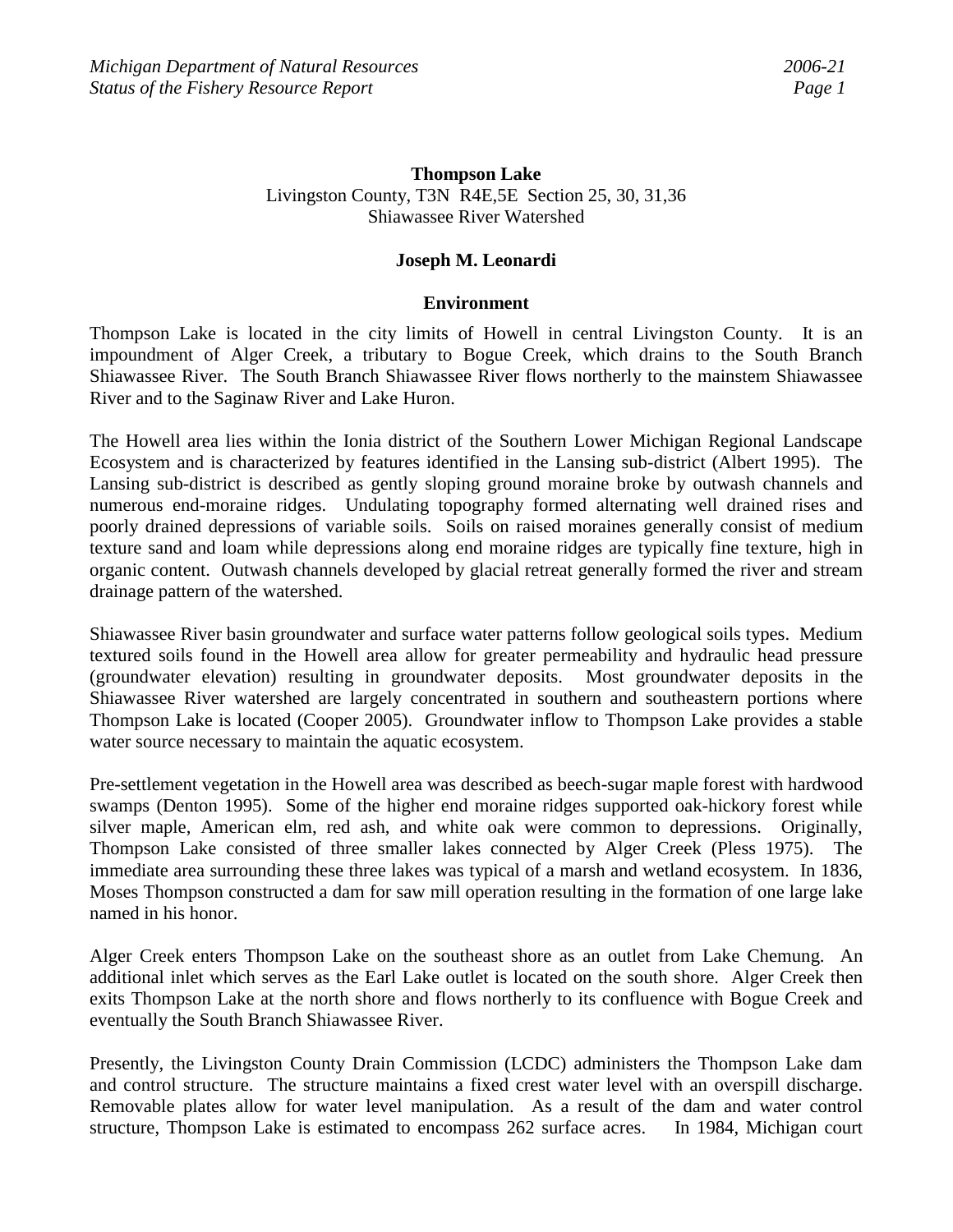established a legal lake level for Thompson Lake to be set at 904.5 feet, NGVD (National Geodetic Vertical Datum), with drawdown authorization during winter months of even numbered years (subsequently modified to odd years). Typical water level fluctuation during the drawdown period is three feet. As a condition of the court order, the Lake Board was required to stock 1,500-2,000 northern pike during drawdown years for reproductive losses attributed to lower water levels.

As a result of the Thompson Lake dam, vast areas of original marsh lands were inundated resulting in an irregular shaped shoreline with expanded littoral zones of shallow water. It can be reasonably surmised the location of the original three lakes followed the perimeters of the three deep water holes depicted in the hydrographic map (Figure 1). The largest area of inundation appears at the inlets on the south and southeast shores and in the northeast quadrant. Bottom substrate found in these locations is dominated by organic matter consistent with the decomposition of emergent vegetation. Other areas are dominated by sand substrate with a fine silt deposit.

In general, Thompson Lake is classified as a warmwater, medium size, deep lake of mesotrophic characteristics. Medium size lakes are considered between 100 acres to 1000 acres and deep lakes are those known to stratify. Average depth is estimated to be 9 feet with a maximum depth of 52 feet found just north of the island in the central portion of the lake. An estimated 75% of the lake depth is 10 feet or less.

Limnological parameters measured in August, 2005 included temperature, oxygen, and pH (Table 1). Thermal stratification in Thompson Lake occurred in mid-summer with thermocline development between 18 and 25 feet. Critical oxygen concentrations for fish  $(< 3$  ppm) were observed at depths greater than 29 feet. Oxygen measurements observed in August, 2005 were comparable to historical data (MDNR, Fisheries Division files) but differed significantly from measurements collected in August, 2002 by the Livingston County Drain Commission (LCDC 2005). In August, 2002, the LCDC found critical oxygen concentrations for fish at depths greater than 18 feet. Oxygen measurements taken prior to lake stratification (May, 2005), showed adequate oxygen concentrations for fish to a depth of 50 feet. Both MDNR and LCDC data indicate, during mid-summer stratification, significant portions of the deep water zones become oxygen deprived and unsuitable for most fish species.

Total alkalinity found in Thompson Lake typically ranges from 170 to 190 ppm indicating moderately hard water with good buffering ability. Historical pH values for Thompson Lake have ranged from 7.5 to 9.0 and similar findings were found in August, 2005 (Table 1). Total alkalinity and pH ranges found in Thompson Lake are typical of other water bodies in southern Michigan.

Nutrient input to Thompson Lake has been a concern since the mid-1970's. The lake experiences algae blooms on a regular basis suggesting excess nutrient loading. Elevated phosphorus levels were identified in 1976 and were believed to be the result of surface water runoff and possibly faulty septic systems (Ervin and Jude 1978). Since 1976, a number of corrective actions have been implemented by the community including the installation of sewer lines to the east shore residents. In 2002, a comparative analysis showed noticeable decreases in levels of phosphorus and nitrogen (LCDC 2005). However, chlorides, an indicator of runoff, increased two fold suggesting additional corrective actions are still needed.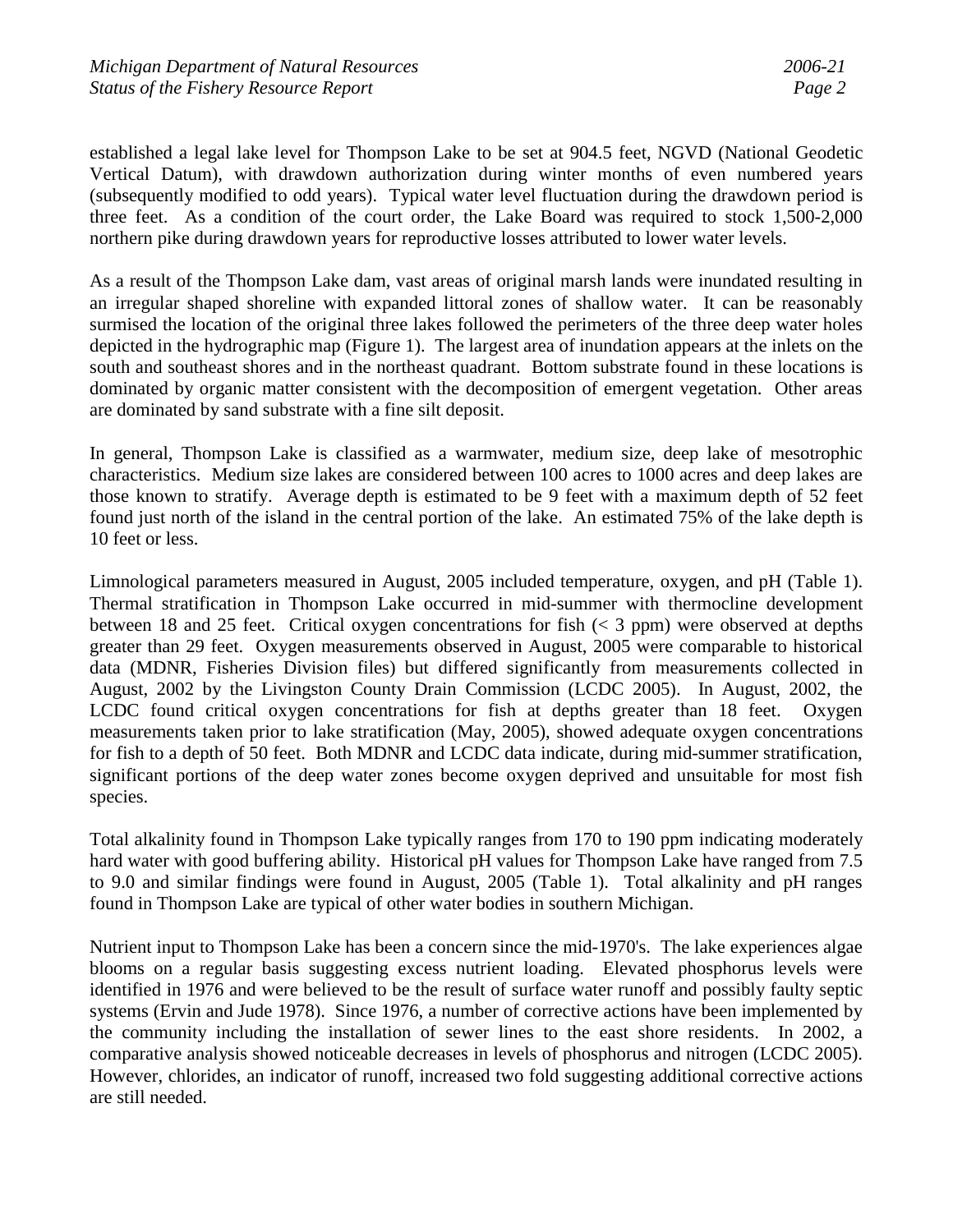In 1986, polychlorinated biphenyl (PCB) contamination was found in soils at an industrial site near Thompson Lake. Fish samples collected were found with elevated PCB concentrations. Seven of ten carp exceeded the public health action level (2 ppm) with an average PCB concentration of 4 ppm. As a result, the Michigan Department of Community Health placed a health advisory on carp consumption which remains in effect today (Michigan Department of Community Health 2004). Less restrictive consumption advisories are in effect for most fish species generally sought after by the general public.

Aquatic vegetation is the dominant form of fish cover in Thompson Lake. The overall fertility of the lake along with its relatively shallow average depth make it well suited for aquatic vegetative growth. Abundant macrophytes have conflicted with recreational uses as far back as the 1950's. Presently, Eurasian milfoil (Myriophyllum spicatum) and curly leaf pondweed (Potomogeton crispus) are most abundant and problematic. To combat nuisance aquatic vegetation, the Thompson Lake Board implemented an aggressive vegetation management plan. The vegetation management plan utilizes multiple herbicides, including fluridone, on a semi-regular basis. Although relief from nuisance vegetation is provided by herbicide use, vegetative control is dependent on continual treatments. Algal blooms, a product of Thompson Lake fertility, continue to persist on a regular basis.

Thompson Lake's proximity in the city limits of Howell makes it a valuable resource to the community and it receives high recreational use. Shoreline development is extensive and most of the natural shore has been modified. The city maintains boat launch off Roosevelt Road on the northeast shore. Adjacent to the boat launch is a city park and cemetery. The south shore remains as the only significant portion of the lake in a semi-natural state largely due to shallow water depth and emergent vegetation. The remaining shoreline is developed with residential housing, many of which have had rock rip-rap or sea walls installed for shore protection.

### **History**

Thompson Lake fish community assessments have been conducted by MDNR, Fisheries in 1949, 1957, 1973, 1980, 1986, 1995, and 2005. These assessments document the presence of 19 native fish species and 2 introduced species (Table 2). It is likely other species are present but have not been documented due to collection bias. Of the fish species present, each would be considered common to the region with the exception of redear sunfish. Redear sunfish most likely entered Thompson Lake from Lake Chemung where they have been introduced by MDNR, Fisheries.

Extensive fisheries management has not occurred on Thompson Lake. Past assessments have indicated similar species composition consisting of warm and coolwater species. As a result of a court order to stock fish during drawdown years, the LCDC has stocked northern pike and channel catfish in recent years (Table 3). A 1986 assessment indicated poor bluegill size structure but, in 1995, significant improvement was observed. In 1995, there was little evidence that the sporadic stocking of northern pike and channel catfish was contributing to the fishery. Bluegill, largemouth bass, black crappie, pumpkinseed sunfish, and bullhead occurred as the most common species collected in fisheries assessments.

# **Current Status**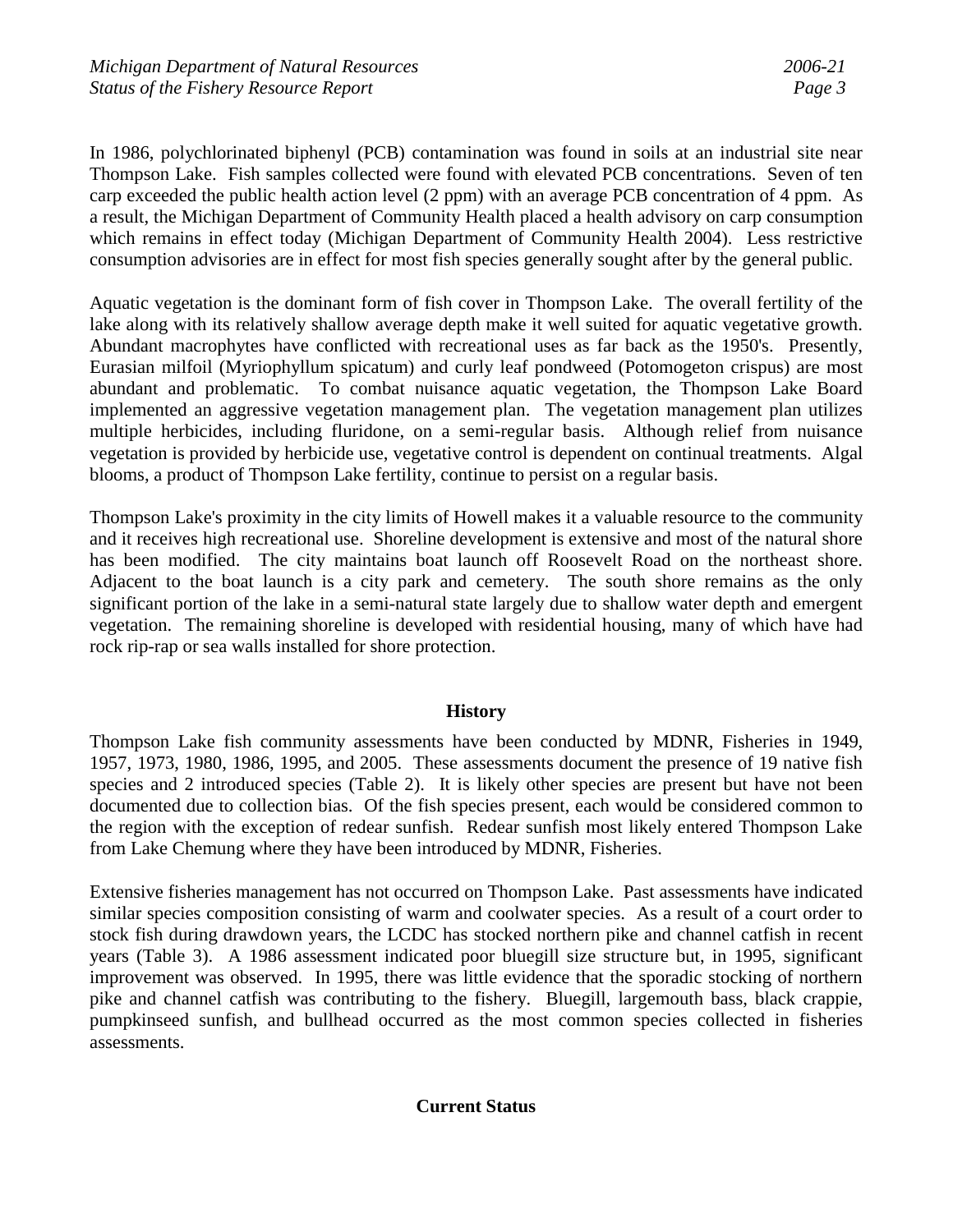In May, 2005, Fisheries Division conducted a fisheries assessment using trap net, gill net, seine, and electrofishing gear. Four inland trap nets were fished for 2 nights at 5 locations. Three experimental mesh gill nets were used to sample deep water zones at 3 locations. Four 25 foot seine tows were made at 3 locations and 3 ten minute electrofishing runs were conducted at 3 locations. All fish were measured to the nearest inch group and scales samples were collected for age-growth analysis on common sportfish.

A total of 1,265 fish representing 15 species were collected with combined efforts. Black crappie, bluegill, and largemouth bass were the most abundant comprising 83% of the total catch by number and 57% by weight (Table 4). Other species collected included bluntnose minnow, bowfin, carp, white sucker, golden shiner, northern pike, pumpkinseed sunfish, rock bass, redear sunfish, warmouth, yellow perch, and yellow bullhead.

A total of 574 black crappie averaging 6.7 inches comprised 45% of the total catch (Table 4). Twelve percent of these fish met or exceeded the acceptable harvest size of 8 inches. Age-growth data indicates black crappies were growing below State average having a mean growth index of -1.6 (Table 5). Age frequency indicates 77% of the black crappie collected were either age 3 or age 4 corresponding to the 2002 and 2003 year classes (Table 6). Black crappie longevity peaks at age 6 and older fish appear to experience high mortality from either harvest or natural causes.

A total of 335 bluegill averaging 5.6 inches comprised 27% of the total catch (Table 4). Thirty-eight percent of these fish met or exceeded the acceptable harvest size of 6 inches. Age-growth data indicates bluegills were growing below State average having a mean growth index of -0.8 (Table 5). Age frequency indicates sufficient recruitment is occurring with good representation of bluegill aged 4 through 7 (Table 6). Bluegill longevity peaks at age 7 and older fish appear to experience high mortality from either harvest or natural causes.

A total of 135 largemouth bass averaging 11.5 inches comprised 11% of the total catch (Table 4). Thirty-two percent of these fish met or exceeded the legal harvest size of 14 inches. Age-growth analysis indicates largemouth bass were growing below State average having a mean growth index of - 1.4 (Table 5). Age frequency indicates a presence of multiple year classes with strongest representation from 1999, 2002, and 2003 (Table 6).

A total of 54 pumpkinseed sunfish averaging 6.0 inches comprised 4% of the total catch (Table 4). Fifty-two percent of these fish met or exceeded the acceptable harvest size of 6 inches. Age-growth data indicates pumpkinseed sunfish were growing at State average having a mean growth index of +0.1 (Table 5). Age frequency indicates sufficient recruitment is occurring with good representation of pumpkinseed aged 4 through 7 (Table 6). Pumpkinseed longevity peaks at age 6 and older fish appear to experience high mortality either by harvest or natural causes.

Other important sportfish occurred in low abundance. Twelve northern pike averaged 28.3 inches, 15 yellow perch averaged 9.0 inches, and 18 redear sunfish averaged 6.9 inches. Age-growth data indicated northern pike were growing above State average having a mean growth index of +2.3 (Table 5). Yellow perch and redear sunfish were growing near State average with a mean growth indexes of  $+0.4$  and  $+0.1$ , respectively (Table 5).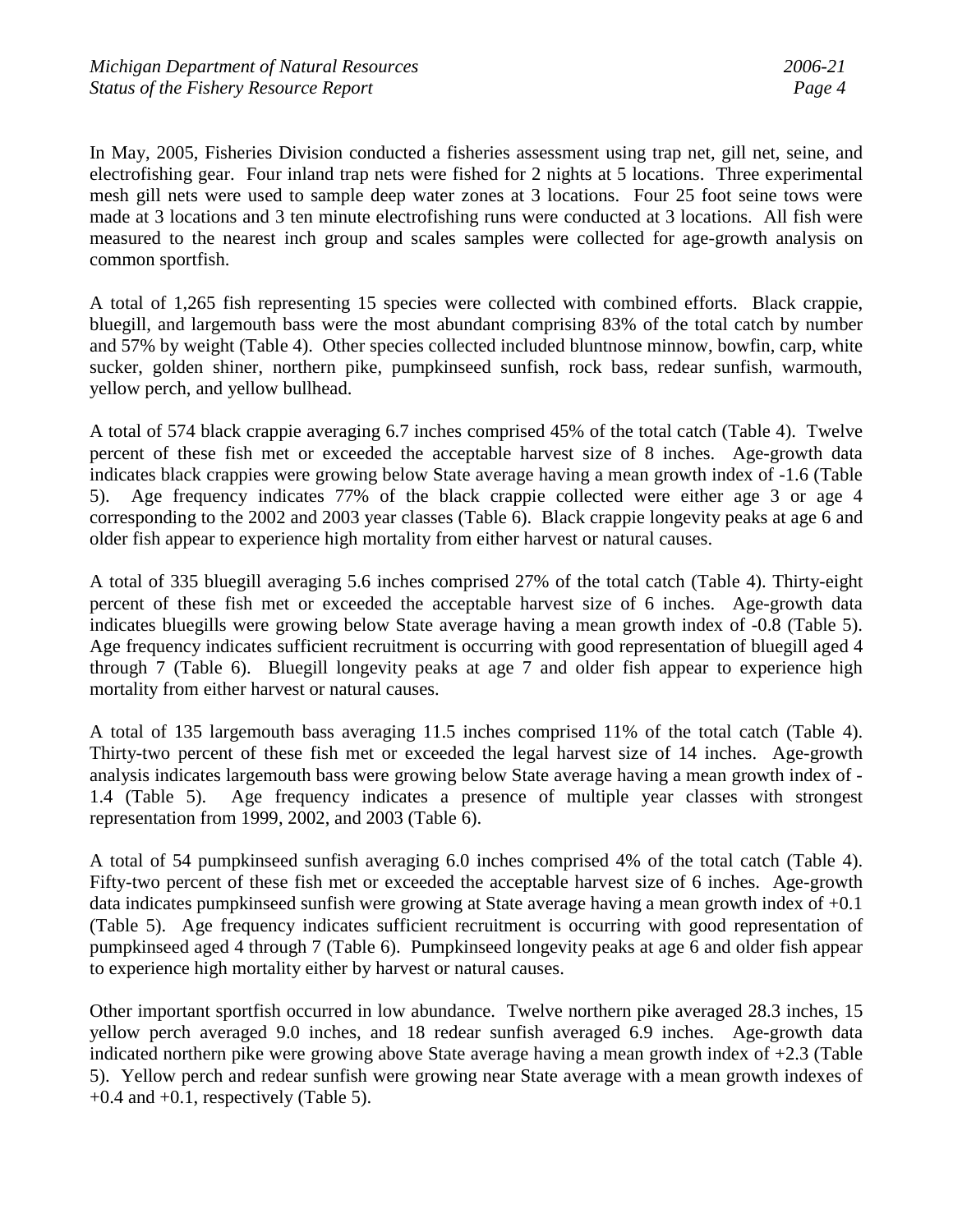#### **Analysis and Discussion**

Direct comparison of the 2005 fisheries assessment to previous assessments is tenuous due to collection bias. Water temperature observed in 2005 was 10 degrees (F) cooler than in 1986 and 1995 and undoubtedly influenced catch rates. Additional sampling gear was also incorporated into the 2005 assessment. However, the 2005 catch does allow for discussion of the current fish community and some comparison to previous findings is possible.

The relative abundance and size distribution of black crappie indicates a stable fishery exists. Abundance was significantly higher in 2005 compared to 1995 and 1986 but is attributed to cooler water temperatures and increased susceptibility to trap net gear. Size structure and growth was almost identical to that found in 1995 and shows a consistent dominance of slow growing fish in the 5-7 inch range. Black crappie greater than 8 inches are present, but occur in relatively low abundance. Few black crappie appear to survive beyond 6 years enabling them to reach larger size. Strong 2002 and 2003 year classes indicate potential for size structure improvement and increased recruitment into the harvestable fishery.

In southern Michigan warmwater lakes, bluegill are one of the most abundant fish species present and play a key role in community structure and overall sportfishing quality (Schneider 1981). Schneider (1990) suggests indices of bluegill characteristics can be used to classify populations. The "Schneider Index" uses size scores of length frequency and growth data and relates them to an adjective ranking system ranging from "very poor" to "superior". Using the Schneider Index for classifying bluegill population, Thompson Lake scored 3.0 for an acceptable rank (Table 7).

Bluegill size structure has fluctuated between assessments in 1986, 1995, and 2005 (Table 7). In 1986, bluegill size structure was ranked as "poor" but improved significantly to "good" in 1995. The time span between assessments makes it difficult to ascertain cause but differences are most likely attributed to natural cycles of abundance. Bluegill growth below State average has been documented since 1957 and appears the norm rather than due to some anomaly. Presently, bluegill appear in a stable state in fair abundance and with good representation of several year classes. Few bluegill appear to live beyond age 7 enabling them to reach larger size.

The largemouth bass fishery of Thompson Lake appears in excellent shape and greatly improved from the 1995 assessment. Relative abundance, size distribution, and age frequency each indicate a healthy and stable fish community. Thirty-two percent of the largemouth bass collected exceeded 14 inches with several specimens in the 16-18 inch size range. Year classes up to age 13 were represented in 2005 and demonstrate their longevity. Recruitment to the legal size fishery appears on a steady course with good representation of 8-10 inch fish. Growth was below State average but typical of other lakes in this region. The tendency of Michigan bass anglers toward catch-release fishing undoubtedly contributes to maintaining the good size structure observed.

A small but healthy pumpkinseed sunfish stock provides additional recreational angling opportunities in Thompson Lake. Abundance, size distribution, and age frequency remained similar to past assessments indicating a stable fishery. Pumpkinseed growth was above State average suggesting the relatively low abundance observed is not dependent on available food.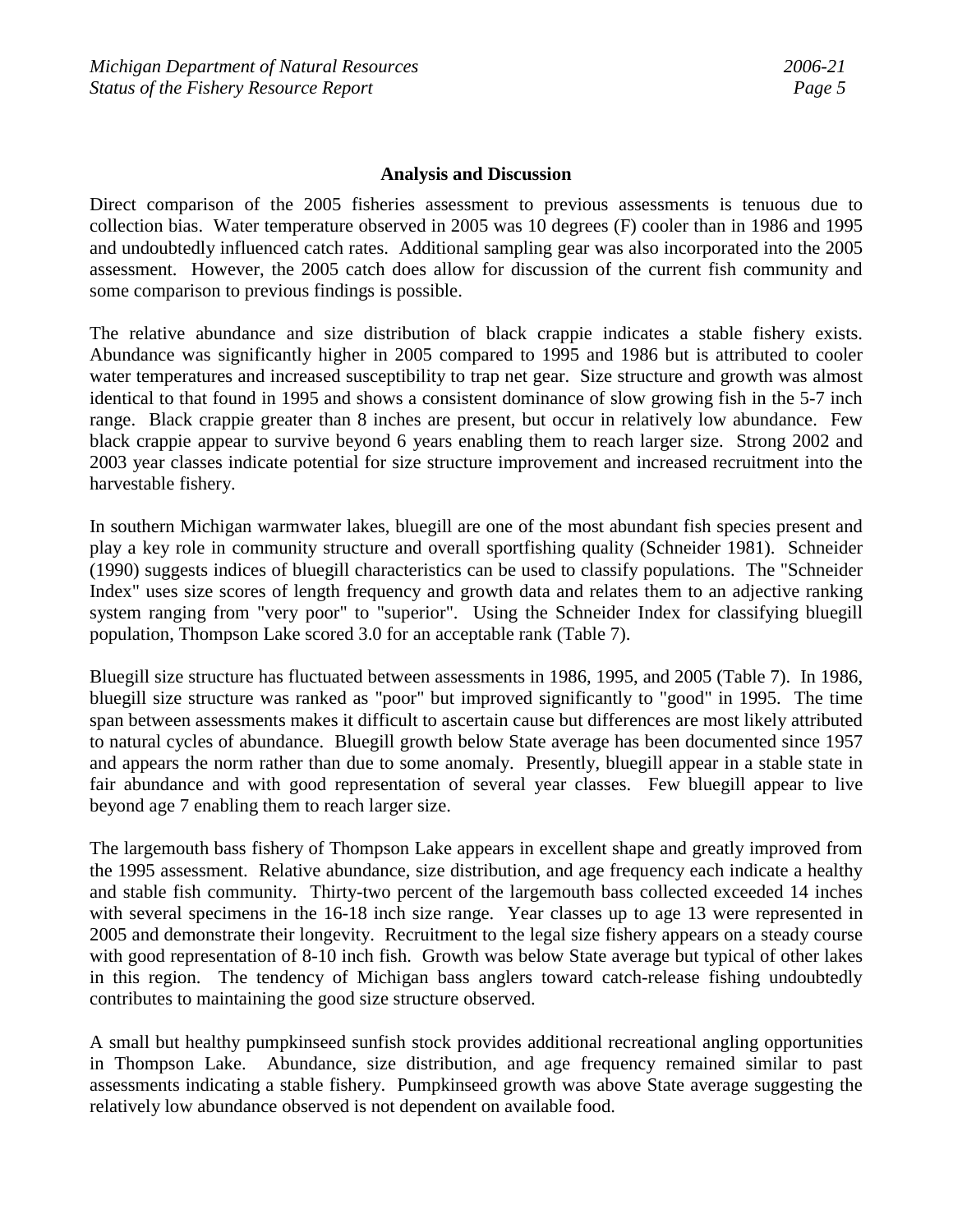Northern pike typically do not show up in high abundance in assessments unless they are specifically targeted after winter ice-out. Since only twelve northern pike were captured in the 2005 survey, it is difficult to provide comment. Catch per effort was greater in 2005 suggesting recent stocking may be contributing to the fishery. The 2000 year class contributed 50% to the catch which corresponds to the year the LCDC stocked 560 twelve to fourteen inch fish. However, year classes of non-stocked years were also found indicating some level of natural reproduction occurs. Northern pike growth was well above State average having a mean growth index of +2.3.

Redear sunfish were a new species of fish documented in Thompson Lake. It is suspected they either emigrated from Lake Chemung via Alger Creek or perhaps zealous anglers transported and stocked them without permission. In Lake Chemung, the introduction of redear sunfish has shown to be a desirable fishery amongst anglers as they tend to grow to larger size. Other introductions of redear sunfish in southern Michigan have not shown any negative affect on existing fish communities (Towns 2003). Sufficient numbers of redear sunfish were not collected in 2005 to allow for detailed comment. Redear and pumpkinseed sunfish have similar dietary needs and given the good growth observed with pumpkinseeds, it is believed a small viable redear fishery may develop.

The low abundance of other fish species found in the 2005 assessment does not allow for detailed comment. Fifteen yellow perch averaging 9.0 inches were collected indicating a limited recreational fishery exists. Bluntnose minnows and golden shiners represent important forage species. Bowfin are an important predator which help control panfish populations. Carp and yellow bullheads serve bottom feeder roles and rock bass and warmouth appear in low abundance.

### **Management Direction**

Based on the 2005 assessment, there appears to be an indication of some improvement in the northern pike fishery. This improved fishery will greatly enhance recreational opportunities on the lake and continued stocking is recommended. Northern pike growth is above State average indicating carrying capacity has not yet been achieved. Management direction continues to be tied to the court decision relating to establishment of a legal lake level with the LCDC acting as the appointed agency. A portion of that decision requires:

"In a year which a drawdown is permitted the Lake Board is to introduce 1,500 to 2,000 six to eight inch fingerlings of a species mutually agreed upon by the Lake Board and the Michigan Department of Natural Resources after consultation with the supervising fish biologist of the Michigan Department of Natural Resources."

The 1984 court ruling remains applicable in 2006 and Fisheries Division believes stocking preference should be placed on northern pike. The quantity and quality of spawning habitat often limits northern pike populations and if Thompson Lake is at drawdown elevation during spawning time, valuable habitat is lost. Fisheries Division stocking guidelines recommend northern pike stocking rates of 10 spring fingerling (4 inch) per acre or 20 spring fingerling (2-3 inch) per acre on an alternate year schedule (Dexter and O'Neal 2004). Stocking records for Thompson Lake are incomplete and do not indicate full compliance to the court order (Table 3). Fisheries Division does not track specific years of drawdown and it is unknown if voided stocking years occurred as a result of any decision not to implement a drawdown. In some years, larger northern pike were stocked at reduced numbers. Most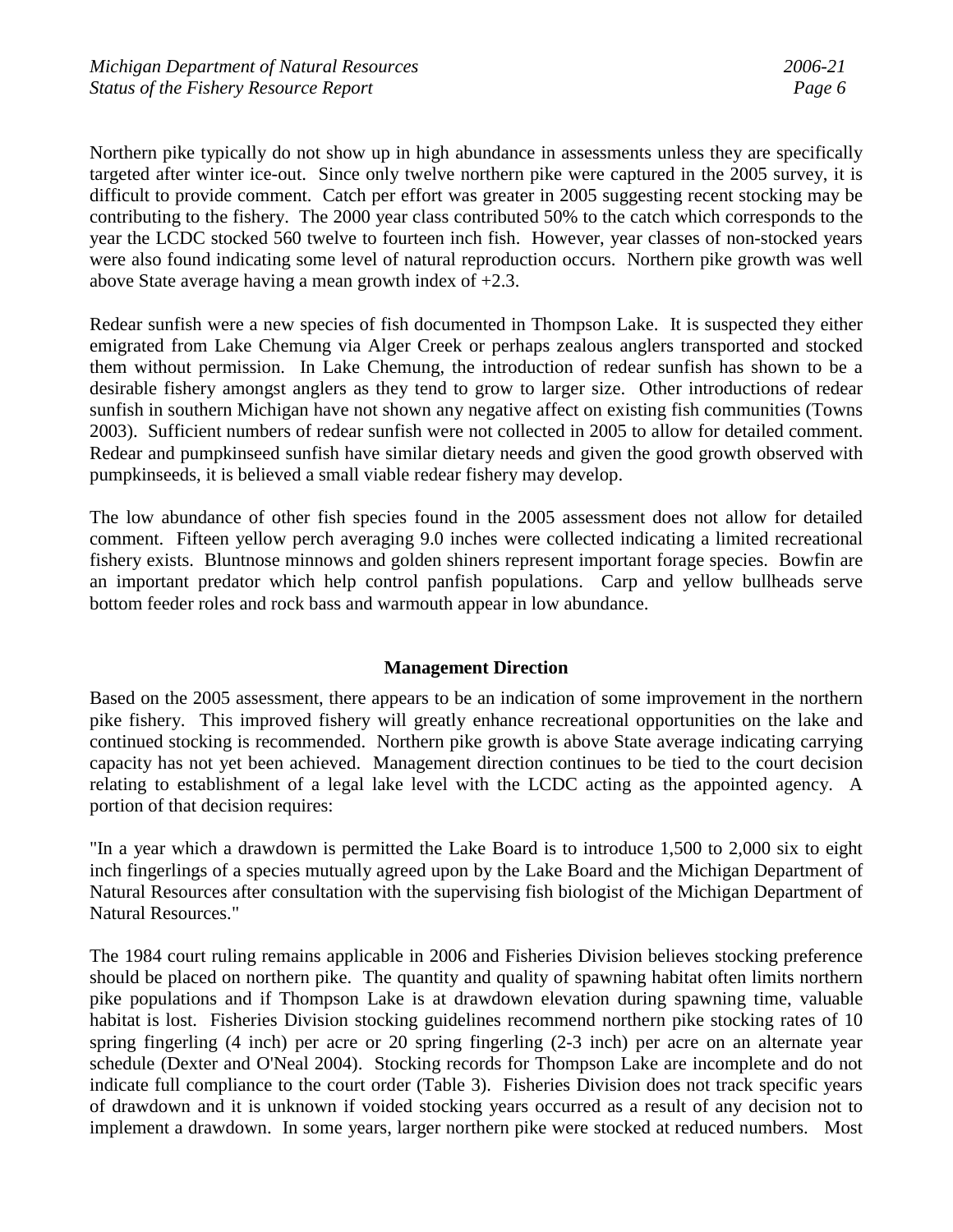recently (since 2002), the LCDC has made a more conscious effort to comply with the court order with stocking at various sizes and rates.

Due to the legality of the stocking issue, the following management recommendations are suggested in years when drawdown is implemented:

The species stocking preference for Thompson Lake should be northern pike.

Any deviation of the court ruling must be mutually agreed upon by the LCDC and MDNR, Fisheries.

A MDNR, Fish Stocking Permit shall be applied for and granted (upon review and agreement) during scheduled drawdown years.

For northern pike 4-8 inches in length, 1,500 - 2,000 shall be stocked (5.7-7.6/acre).

For northern pike 9-14 inches in length, 500 - 800 shall be stocked (2.0-3.0/acre).

An evaluation of the northern pike fishery should be scheduled in the future. Assessments specifically targeting northern pike will give better insight to relative abundance, growth, and potential contributions of stocking to the fishery.

Additional fisheries management is not warranted on Thompson Lake. The fish community appears in satisfactory state with some very good recreational opportunities for black crappie, bluegill, and largemouth bass. Northern pike, pumpkinseed, and redear sunfish offer additional angling opportunities but they exist in fewer numbers. Fish samples collected for contaminant analysis in 2005 were not available for this report.

### **References**

Albert, Denton A. 1995. Regional landscape ecosystems of Michigan, Minnesota, and Wisconsin: A working map and classification, fourth edition. Michigan Natural Features Inventory, July 1994, Lansing, Michigan.

Cooper, J.C. 2005. A biological survey of the Shiawassee River and selected tributaries in Oakland, Genesee, Livingston, and Saginaw counties, Michigan, July 6-27, 2005. Michigan Department of Environmental Quality, Water Bureau, Surface Water Assessment Section, Report # MI/DEQ/WB-06/014.

Dexter, J.L. Jr., and R.P. O'Neal, editors, 2004. Michigan fish stocking guidelines II: with periodic updates. Michigan Department of Natural Resources, Fisheries Special Report 32, Ann Arbor.

Ervin, J. and D.J. Jude 1978. A limnological and fisheries survey of Thompson Lake with recommendations and a management plan. Freshwater Physicians, Inc., Holt, Michigan.

Livingston County Drain Commission 2005. Thompson Lake. Available: <https://www.livgov.com/drain/Pages/thompsonlake.aspx>, February, 22, 2006.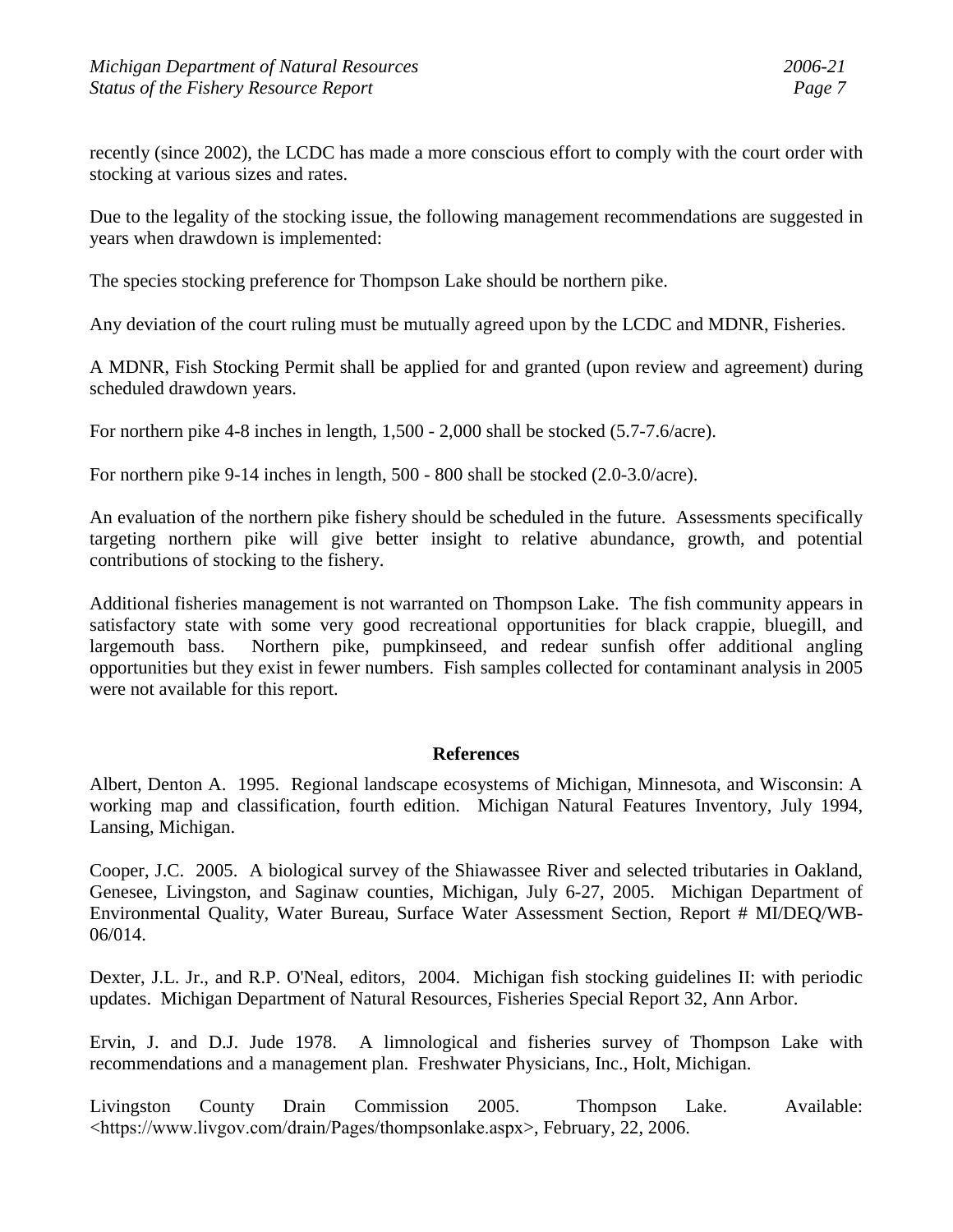Michigan Department of Community Health 2004. Michigan Family Fish Consumption Guide. Available: <http://michigan.gov/mdch>, March 16, 2006.

Pless, William A. 1975. An abridgment of the History of Livingston County, Michigan/original text by Franklin Ellis. Brighton, Michigan.

Schneider, J.C. 1981. Fish communities in warmwater lakes. Michigan Department of Natural Resources, Fisheries Research Report 1890, Ann Arbor.

Schneider, J.C. 1990. Classifying bluegill populations from lake survey data. Michigan Department of Natural Resources, Fisheries Division, Fisheries Technical Report No. 90-10, Ann Arbor.

Towns, G.L. 2003. Redear sunfish management in Michigan. Michigan Department of Natural Resources, Fisheries Division, Fisheries Technical Report 2003-3, Ann Arbor.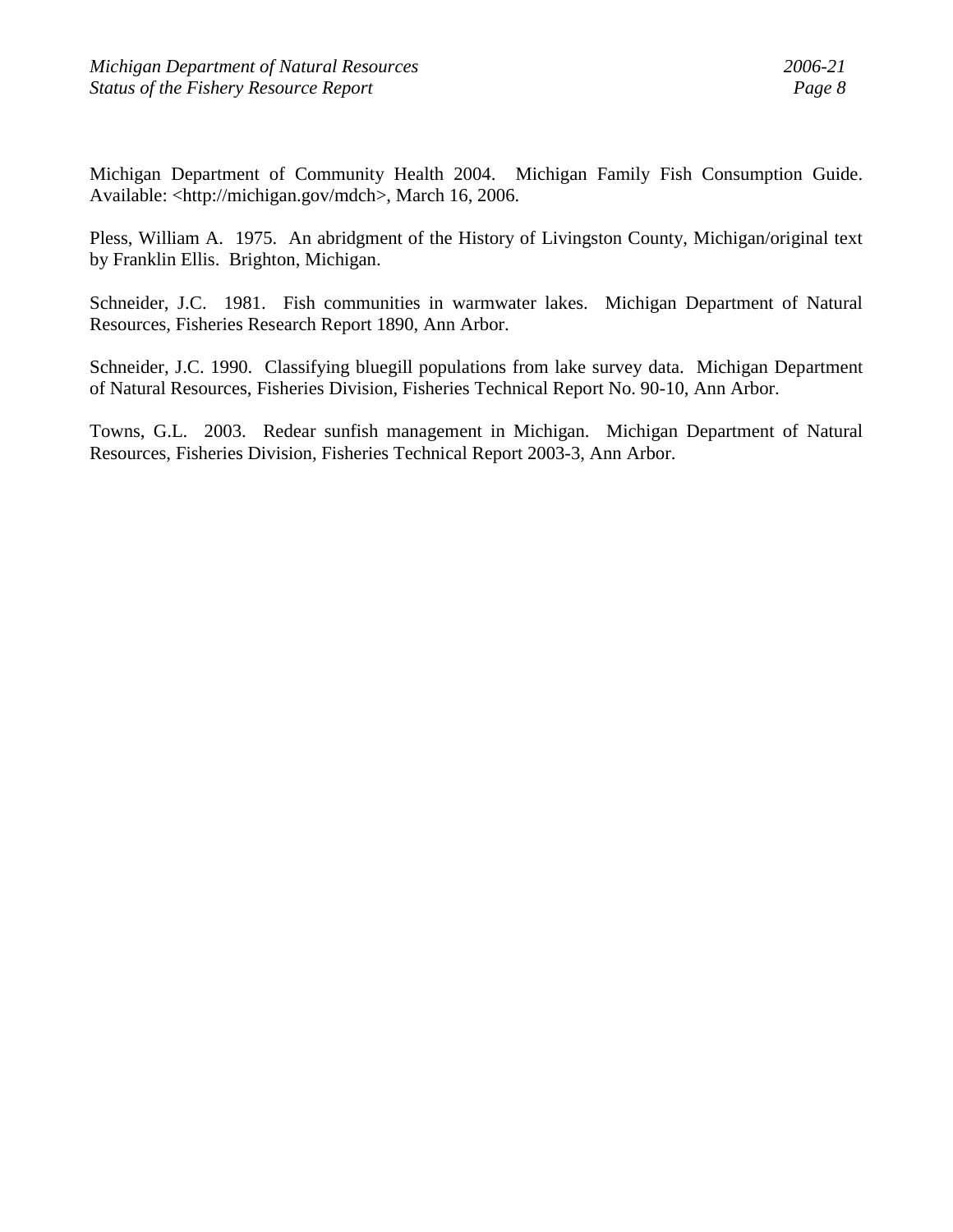

 $\frac{1}{2}$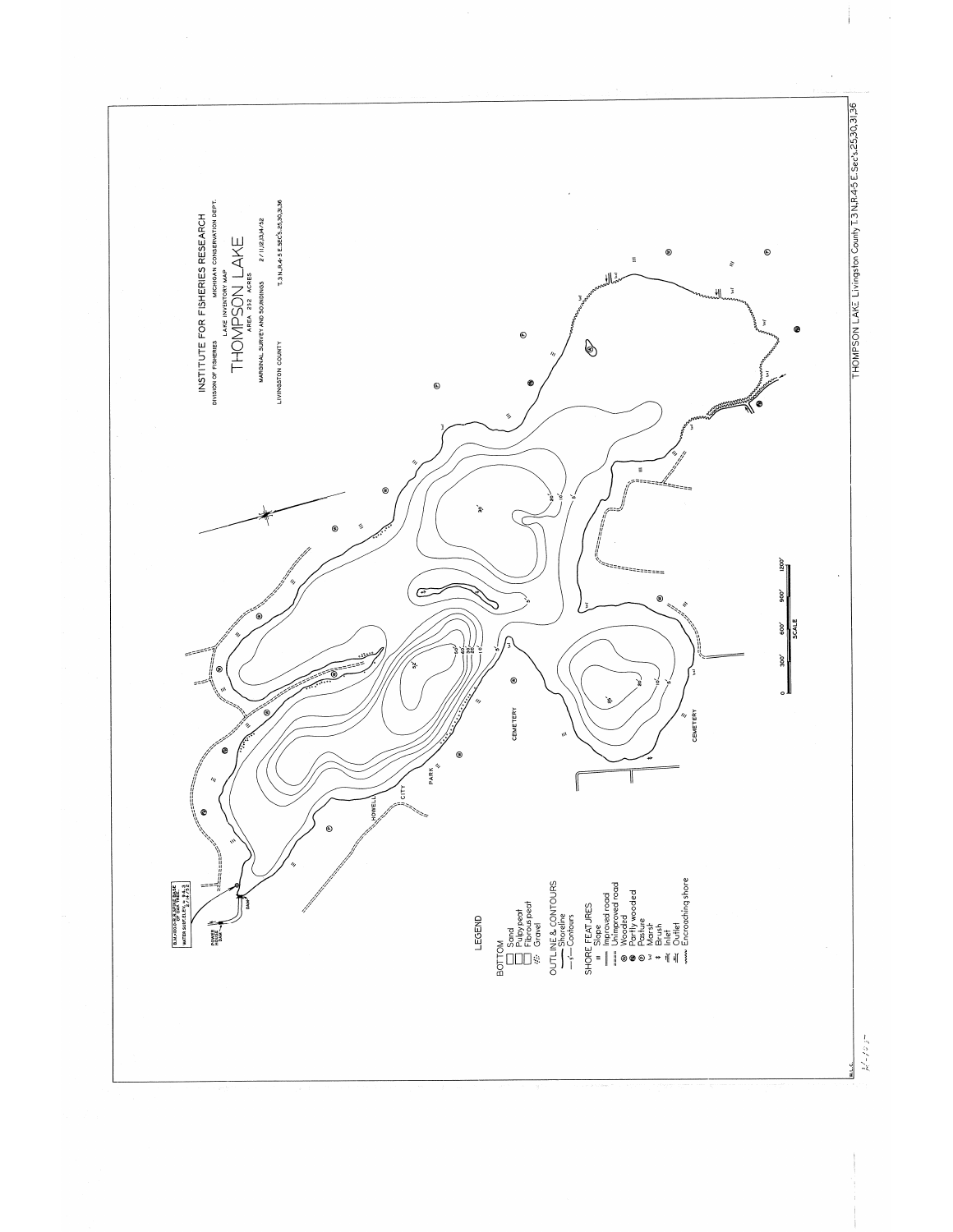Table 1.-Temperature, oxygen, and pH profile from deep basin of Thompson Lake, Livingston County. Data collected August, 2005 by MDNR, Fisheries Division.

| Depth (ft.)      | Temperature (F) | Oxygen (ppm) | pH   |
|------------------|-----------------|--------------|------|
| 1                | 75              | 8.42         | 9.07 |
|                  | 75              | 8.42         | 9.07 |
| $\frac{2}{3}$    | 75              | 8.41         | 9.08 |
| $\overline{4}$   | 75              | 8.41         | 9.08 |
| 5                | 75              | 8.40         | 9.08 |
| 6                | 75              | 8.40         | 9.08 |
| $\boldsymbol{7}$ | 75              | 8.39         | 9.07 |
| 8                | 75              | 8.39         | 9.07 |
| 9                | 75              | 8.40         | 9.07 |
| 10               | 75              | 8.41         | 9.08 |
| 11               | 75              | 8.41         | 9.08 |
| 12               | 75              | 8.40         | 9.08 |
| 13               | 75              | 8.39         | 9.08 |
| 14               | 75              | 8.40         | 9.09 |
| 15               | 75              | 8.40         | 9.09 |
| 16               | 75              | 8.37         | 9.09 |
| 17               | 73              | 8.36         | 9.01 |
| 18               | 70              | 7.39         | 8.76 |
| 19               | 67              | 7.38         | 8.68 |
| 20               | 66              | 7.68         | 8.67 |
| 21               | 61              | 8.83         | 8.74 |
| 22               | 59              | 9.33         | 8.79 |
| 23               | 57              | 10.35        | 8.84 |
| 24               | 56              | 10.98        | 8.83 |
| 25               | 54              | 10.83        | 8.71 |
| 26               | 52              | 8.87         | 8.52 |
| 27               | 50              | 5.41         | 8.36 |
| 28               | 49              | 3.15         | 8.24 |
| 29               | 48              | 2.11         | 8.17 |
| 30               | 47              | 1.24         | 8.02 |
| 31               | 47              | 0.82         | 7.97 |
| 32               | 47              | 0.69         | 7.92 |
| 33               | 46              | 0.60         | 7.89 |
| 34               | 46              | 0.52         | 7.87 |
| 35               | 45              | 0.44         | 7.87 |
| 36               | 45              | 0.41         | 7.88 |
| 37               | 45              | 0.37         | 7.88 |
| 38               | 45              | 0.35         | 7.88 |
| 39               | 44              | 0.33         | 7.88 |
| 40               | 44              | 0.31         | 7.89 |
| 41               | 44              | 0.30         | 7.90 |
| 42               | 44              | 0.29         | 7.91 |
| 43               | 44              | 0.28         | 7.91 |
| 44               | 43              | 0.26         | 7.90 |
| 45               | 43              | 0.26         | 7.88 |
| 46               | 43              | 0.24         | 7.85 |
| 47               | 43              | 0.24         | 7.83 |
| 48               | 43              | 0.23         | 7.78 |
| 50               | 43              | 0.23         | 7.74 |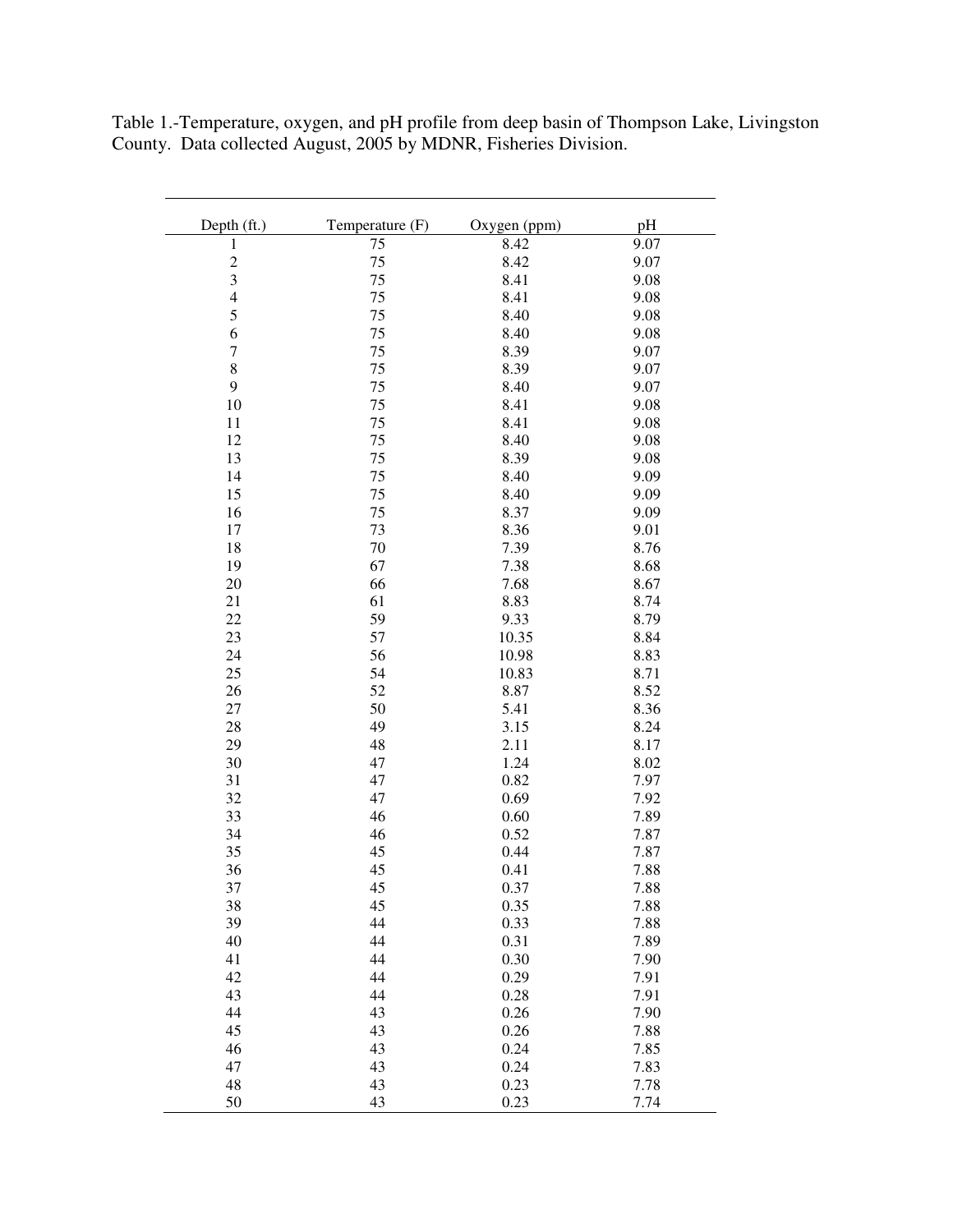| Table 2.—List of fishes in Thompson Lake, Livingston County. Origin: N= native, I= introduced. |
|------------------------------------------------------------------------------------------------|
| Status: P= recent observations. Data from: Michigan Department of Natural Resources, Fisheries |
| Division records.                                                                              |

| Common name             | Scientific name         | Origin      | <b>Status</b> |
|-------------------------|-------------------------|-------------|---------------|
| Bowfin                  | Amia calva              | $\mathbf N$ | P             |
| Common carp             | Cyprinus carpio         | I           | P             |
| Golden shiner           | Notemigonus crysoleucas | N           | P             |
| <b>Bluntnose</b> minnow | Pimephales notatus      | N           | P             |
| White sucker            | Catostomus commersoni   | N           | P             |
| <b>Brook silverside</b> | Labidesthes sicculus    | $\mathbf N$ | $\mathbf{P}$  |
| Lake chubsucker         | Erimyzon sucetta        | N           | P             |
| <b>Black bullhead</b>   | Ictalurus melas         | $\mathbf N$ | P             |
| Yellow bullhead         | Ameiurus natalis        | N           | P             |
| Brown bullhead          | Ameiurus nebulosus      | N           | P             |
| Northern pike           | Esox lucius             | N           | P             |
| Grass pickerel          | Esox americanus         | N           | P             |
| Green sunfish           | Lepomis cyanellus       | $\mathbf N$ | P             |
| Pumpkinseed             | Lepomis gibbosus        | N           | $\mathbf{P}$  |
| Warmouth                | Lepomis gulosus         | $\mathbf N$ | $\mathbf{P}$  |
| Bluegill                | Lepomis macrochirus     | N           | P             |
| Redear sunfish          | Lepomis microlophus     | I           | P             |
| Rock bass               | Ambloplites rupestris   | N           | $\mathbf{P}$  |
| Largemouth bass         | Micropterus salmoides   | N           | P             |
| Black crappie           | Pomoxis nigromaculatus  | N           | P             |
| Yellow perch            | Perca flavescens        | N           | P             |

Table 3.-Fish stocked into Thompson Lake, Livingston. Data from: Michigan Department of Natural Resources, Fisheries Division and Livingston County Drain Commission.

| Year stocked | <b>Species</b>  | Size range (inches) | Number  |
|--------------|-----------------|---------------------|---------|
| 1925         | Walleye         | 0.5                 | unknown |
| 1931         | Smallmouth bass | unknown             | unknown |
| 1938         | Largemouth bass | unknown             | unknown |
| 1985         | Northern pike   | $12.0 - 16.0$       | 650     |
| 1987         | Northern pike   | $12.0 - 18.0$       | 650     |
| 1989         | Channel catfish | unknown             | unknown |
| 1991         | Northern pike   | $10.0 - 12.0$       | 670     |
| 2000         | Northern pike   | $12.0 - 14.0$       | 560     |
| 2002         | Northern pike   | $7.0 - 9.0$         | 450     |
| 2004         | Northern pike   | $5.0 - 6.0$         | 800     |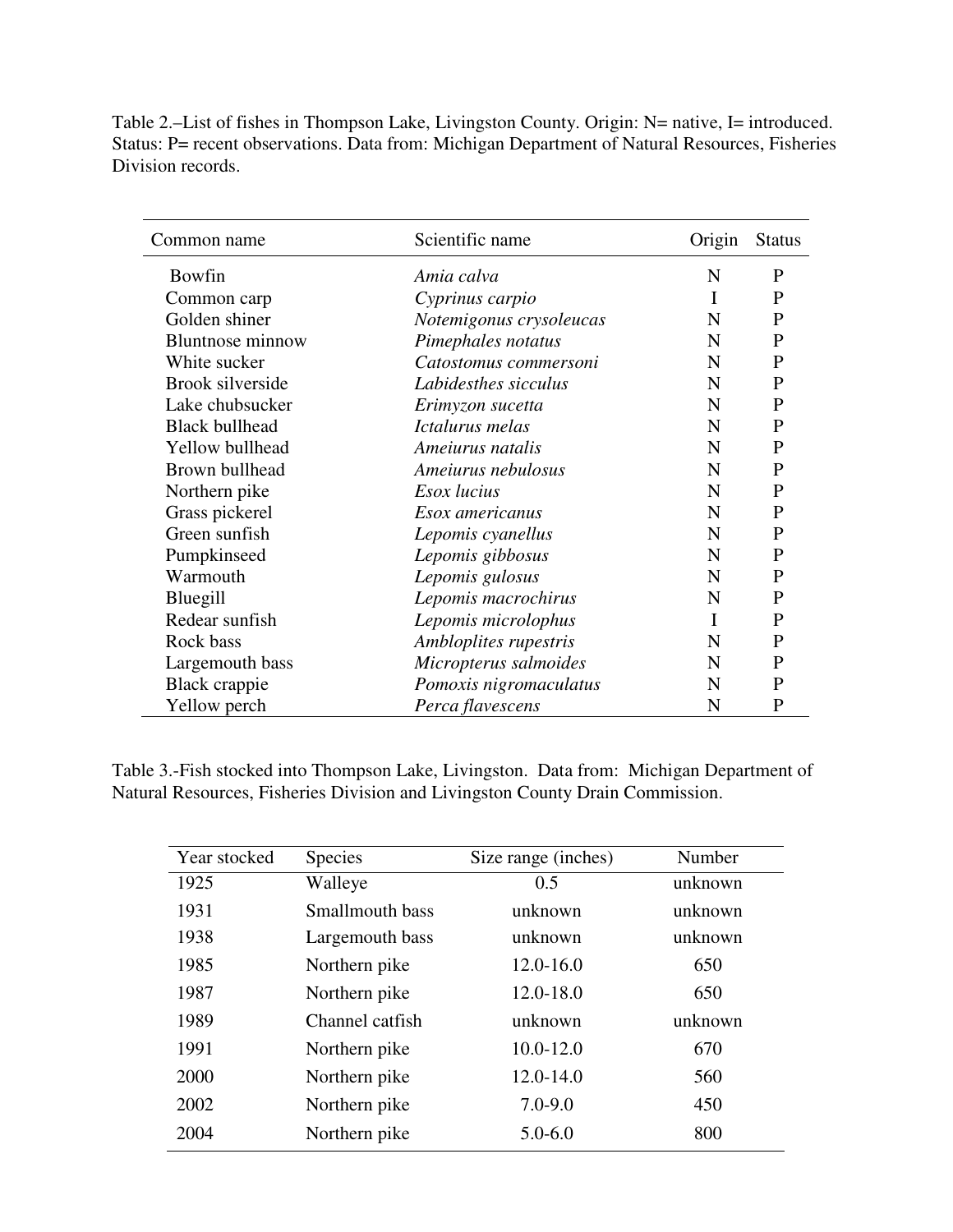| Common<br>name<br>Black crappie | Number<br>574  | Percent<br>by<br>number<br>45.4 | Length<br>range<br>(inches)<br>$4 - 14$ | Weight<br>(lbs.)<br>100.2 | Percent<br>by<br>weight<br>20.3 | Percent<br>legal<br>size<br>100 | Average<br>size<br>(inches)<br>6.7 |
|---------------------------------|----------------|---------------------------------|-----------------------------------------|---------------------------|---------------------------------|---------------------------------|------------------------------------|
| Bluegill                        | 335            | 26.5                            | $1 - 7$                                 | 43.9                      | 8.9                             | 100                             | 5.6                                |
| <b>Bluntnose</b> minnow         | 53             | 4.2                             | $1-2$                                   | 0.1                       | 0.02                            | 100                             | 1.5                                |
| Bowfin                          | $\overline{7}$ | 0.6                             | 22-28                                   | 43.6                      | 8.9                             | 100                             | 25.9                               |
| Common carp                     | 9              | 0.7                             | $10-26$                                 | 48.7                      | 9.9                             | 100                             | 21.8                               |
| Golden shiner                   | $\overline{2}$ | 0.2                             | $7 - 8$                                 | 0.3                       | 0.06                            | 100                             | 8.0                                |
| Hybrid sunfish                  | 3              | 0.2                             | $5-6$                                   | 0.5                       | 0.1                             | 100                             | 6.2                                |
| Largemouth bass                 | 135            | 10.7                            | $4-19$                                  | 135.5                     | 27.4                            | 31.9                            | 11.5                               |
| Northern pike                   | 12             | 0.9                             | 13-34                                   | 68.6                      | 13.9                            | 91.7                            | 28.3                               |
| Pumpkinseed                     | 54             | 4.2                             | $4 - 7$                                 | 10.0                      | 2.0                             | 100                             | 6.0                                |
| Redear sunfish                  | 18             | 1.4                             | $5 - 8$                                 | 4.5                       | 0.9                             | 100                             | 6.9                                |
| Rock bass                       | $\overline{4}$ | 0.3                             | $6 - 10$                                | 0.9                       | 0.2                             | 100                             | 8.0                                |
| Warmouth                        | 9              | 0.7                             | $4 - 8$                                 | 2.6                       | 0.5                             | 100                             | 6.9                                |
| White sucker                    | $\overline{2}$ | 0.2                             | 18-21                                   | 6.4                       | 1.3                             | 100                             | 20.0                               |
| Yellow bullhead                 | 29             | 2.3                             | $8 - 13$                                | 22.9                      | 4.6                             | 100                             | 11.8                               |
| Yellow perch                    | 15             | 1.2                             | $8 - 13$                                | 5.5                       | 1.1                             | 100                             | 9.0                                |

Table 4.-Number, weight, and length range of fishes collected with trap net, gill net, and electro-fishing gear from Thompson Lake, Livingston County. Data from Michigan Department of Natural Resources, Fisheries Division records.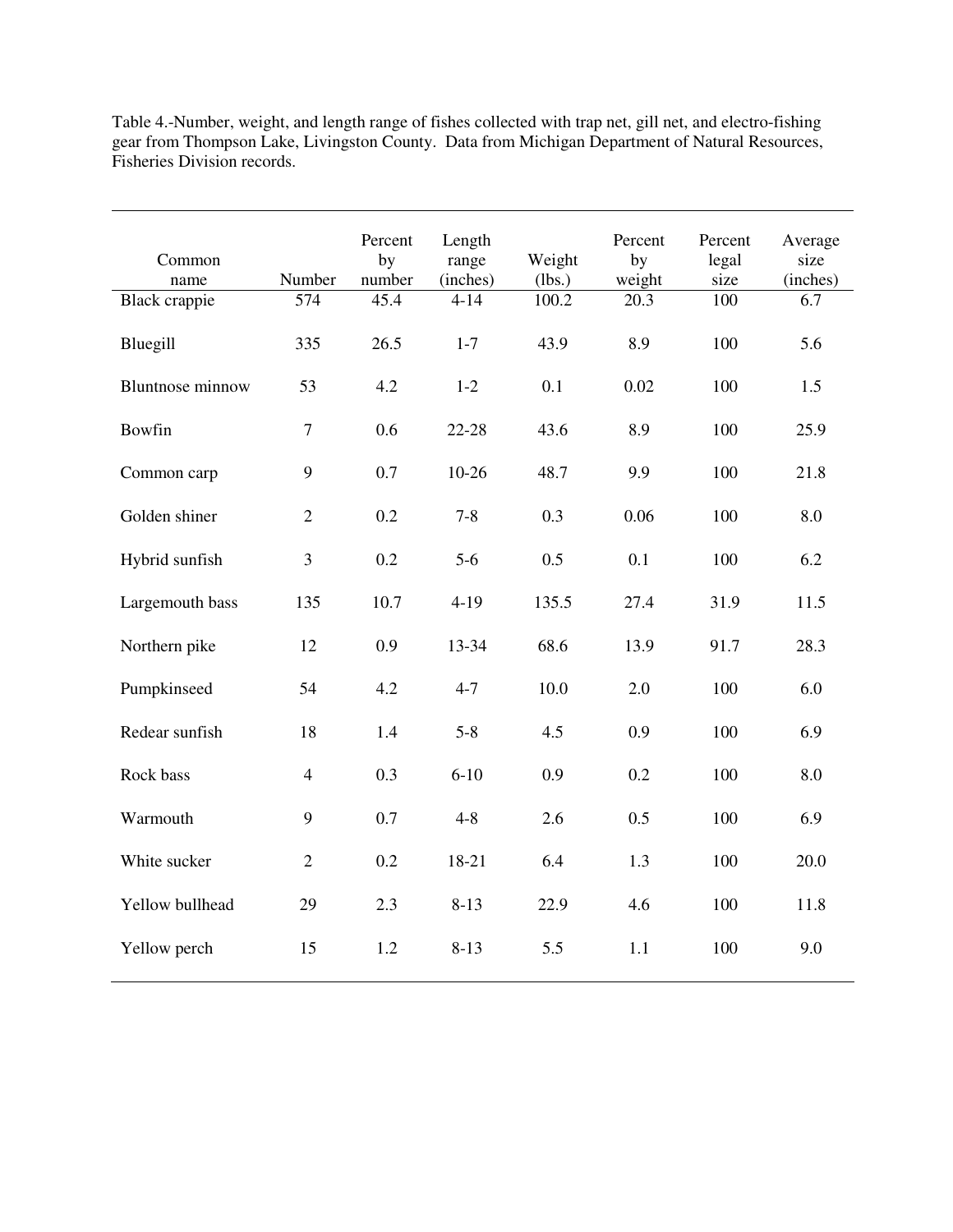Table 5.-Weighted mean length (inches) at age, and growth relative to the State average for fish sampled from Thompson Lake with trap nets, gill nets, and electro-fishing gear, May, 2005. Number of fish aged is in parentheses. Data from Michigan Department of Natural Resources, Fisheries Division records.

|                         |              |                |             |                |              | Age         |              |             |             |             |             |                                      |
|-------------------------|--------------|----------------|-------------|----------------|--------------|-------------|--------------|-------------|-------------|-------------|-------------|--------------------------------------|
| Species                 | $\mathbf{1}$ | $\overline{2}$ | 3           | $\overline{4}$ | 5            | 6           | $\tau$       | 8           | 9           | 10          | 11          | Mean<br>growth<br>index <sup>1</sup> |
| <b>Black</b><br>crappie |              |                | 5.9<br>(12) | 6.5<br>(13)    | 7.9<br>(12)  | 7.8<br>(13) | 10.6<br>(8)  | 13.0<br>(3) |             |             |             | $-1.6$                               |
| Bluegill                |              |                |             | 4.8<br>(19)    | 5.9<br>(6)   | 6.8<br>(12) | 6.8<br>(7)   |             |             |             |             | $-0.8$                               |
| Largemouth<br>bass      |              | 6.6<br>(3)     | 8.4<br>(15) | 9.6<br>(33)    | 12.0<br>(10) | 14.3<br>(5) | 14.9<br>(13) | 15.6<br>(5) | 16.8<br>(5) | 18.2<br>(2) | 17.5<br>(2) | $-1.4$                               |
| Northern<br>pike        | 13.4<br>(1)  |                |             | 26.2<br>(1)    | 28.7<br>(2)  | 29.6<br>(6) | 34.5<br>(1)  |             | 29.5<br>(1) |             |             | $+2.3$                               |
| Pumpkinseed             |              |                | 4.7<br>(1)  | 5.5<br>(19)    | 6.5<br>(8)   | 7.0<br>(6)  | 7.3<br>(2)   |             |             |             |             | $+0.1$                               |
| Redear<br>sunfish       |              |                | 6.3<br>(5)  | 7.5<br>(10)    |              |             |              |             |             |             |             | $+0.1$                               |
| Yellow<br>perch         |              |                | 5.6<br>(2)  | 8.0<br>(3)     | 11.1<br>(1)  | 9.8<br>(7)  | 10.3<br>(3)  |             |             |             |             | $+0.4$                               |

<sup>1</sup> Mean growth index is the average deviation from the state average length at age.